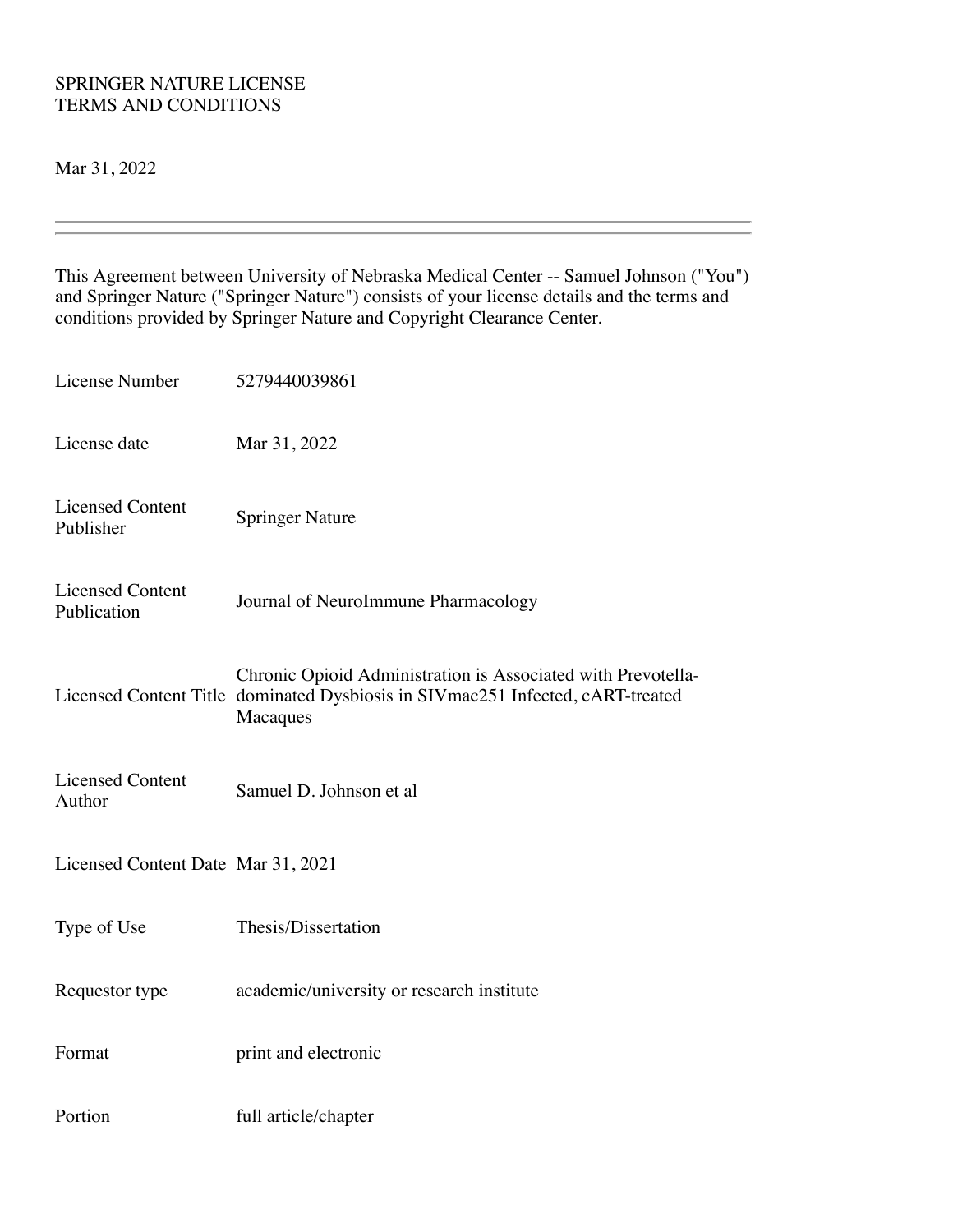| Will you be<br>translating?               | no                                                                                                                                                                |
|-------------------------------------------|-------------------------------------------------------------------------------------------------------------------------------------------------------------------|
| Circulation/distribution 1 - 29           |                                                                                                                                                                   |
| Author of this Springer<br>Nature content | yes                                                                                                                                                               |
| Title                                     | Gut Commensals Modulate SIV Pathogenesis and Therapeutics                                                                                                         |
| Institution name                          | University of Nebraska Medical Center                                                                                                                             |
| Expected presentation<br>date             | <b>May 2022</b>                                                                                                                                                   |
| <b>Requestor Location</b>                 | University of Nebraska Medical Center<br>124 S 39th St<br>Apt 23<br><b>OMAHA, NE 68131</b><br><b>United States</b><br>Attn: University of Nebraska Medical Center |
| Total                                     | 0.00 USD                                                                                                                                                          |

Terms and Conditions

### **Springer Nature Customer Service Centre GmbH Terms and Conditions**

This agreement sets out the terms and conditions of the licence (the **Licence**) between you and **Springer Nature Customer Service Centre GmbH** (the **Licensor**). By clicking 'accept' and completing the transaction for the material (**Licensed Material**), you also confirm your acceptance of these terms and conditions.

# **1. Grant of License**

**1. 1.** The Licensor grants you a personal, non-exclusive, non-transferable, world-wide licence to reproduce the Licensed Material for the purpose specified in your order only. Licences are granted for the specific use requested in the order and for no other use, subject to the conditions below.

**1. 2.** The Licensor warrants that it has, to the best of its knowledge, the rights to license reuse of the Licensed Material. However, you should ensure that the material you are requesting is original to the Licensor and does not carry the copyright of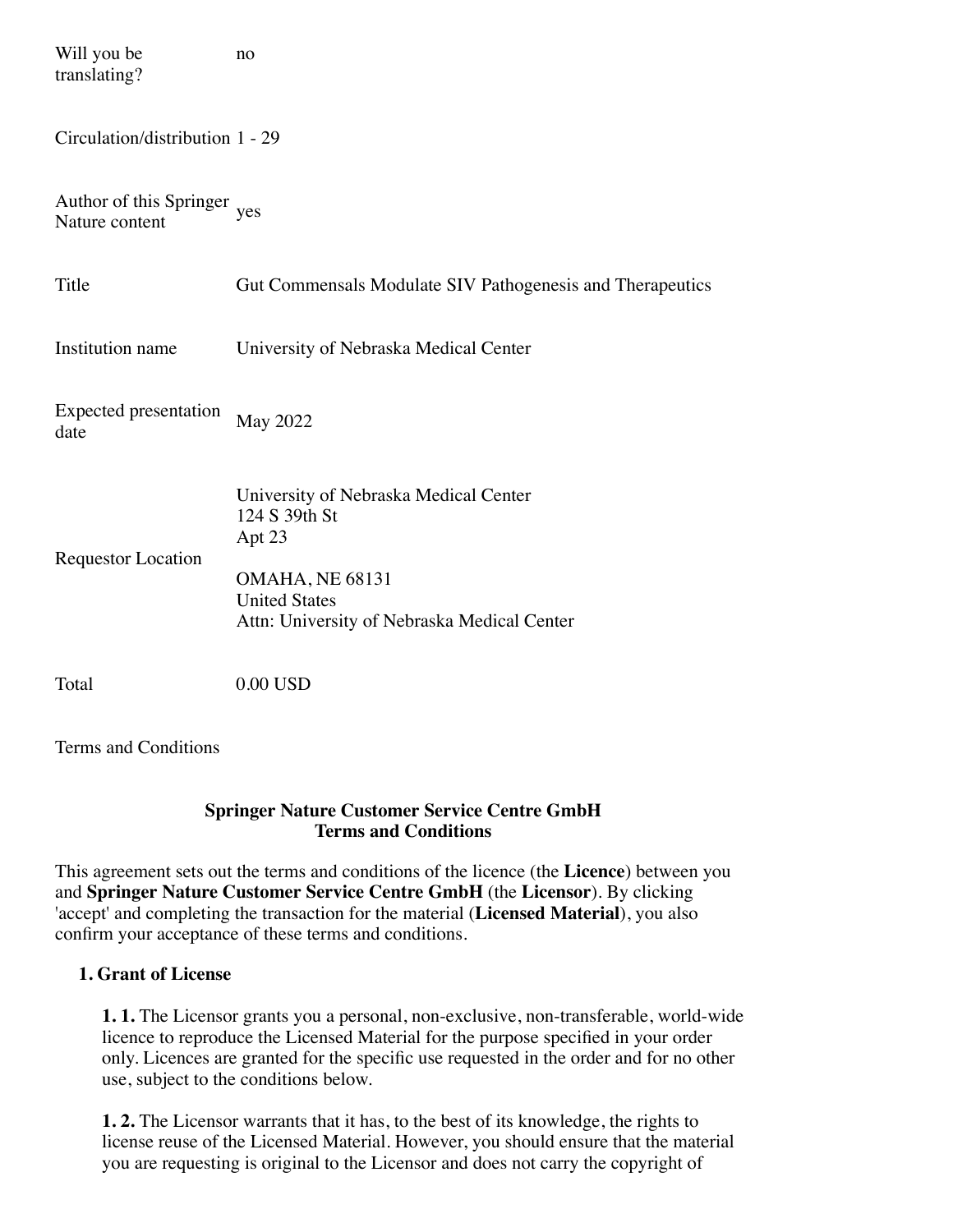another entity (as credited in the published version).

**1. 3.** If the credit line on any part of the material you have requested indicates that it was reprinted or adapted with permission from another source, then you should also seek permission from that source to reuse the material.

### **2. Scope of Licence**

**2. 1.** You may only use the Licensed Content in the manner and to the extent permitted by these Ts&Cs and any applicable laws.

**2. 2.** A separate licence may be required for any additional use of the Licensed Material, e.g. where a licence has been purchased for print only use, separate permission must be obtained for electronic re-use. Similarly, a licence is only valid in the language selected and does not apply for editions in other languages unless additional translation rights have been granted separately in the licence. Any content owned by third parties are expressly excluded from the licence.

**2. 3.** Similarly, rights for additional components such as custom editions and derivatives require additional permission and may be subject to an additional fee. Please apply to

[Journalpermissions@springernature.com](mailto:Journalpermissions@springernature.com)/[bookpermissions@springernature.com](mailto:bookpermissions@springernature.com) for these rights.

**2. 4.** Where permission has been granted **free of charge** for material in print, permission may also be granted for any electronic version of that work, provided that the material is incidental to your work as a whole and that the electronic version is essentially equivalent to, or substitutes for, the print version.

**2. 5.** [An alternative scope of licence may apply to signatories of the STM Permissions](http://www.stm-assoc.org/intellectual-property/permissions/permissions-guidelines/) Guidelines, as amended from time to time.

# **3. Duration of Licence**

**3. 1.** A licence for is valid from the date of purchase ('Licence Date') at the end of the relevant period in the below table:

|                                 | Scope of Licence Duration of Licence                                 |
|---------------------------------|----------------------------------------------------------------------|
| Post on a website $\ 12$ months |                                                                      |
| Presentations                   | $\parallel$ 12 months                                                |
|                                 | Books and journals Lifetime of the edition in the language purchased |

#### **4. Acknowledgement**

**4. 1.** The Licensor's permission must be acknowledged next to the Licenced Material in print. In electronic form, this acknowledgement must be visible at the same time as the figures/tables/illustrations or abstract, and must be hyperlinked to the journal/book's homepage. Our required acknowledgement format is in the Appendix below.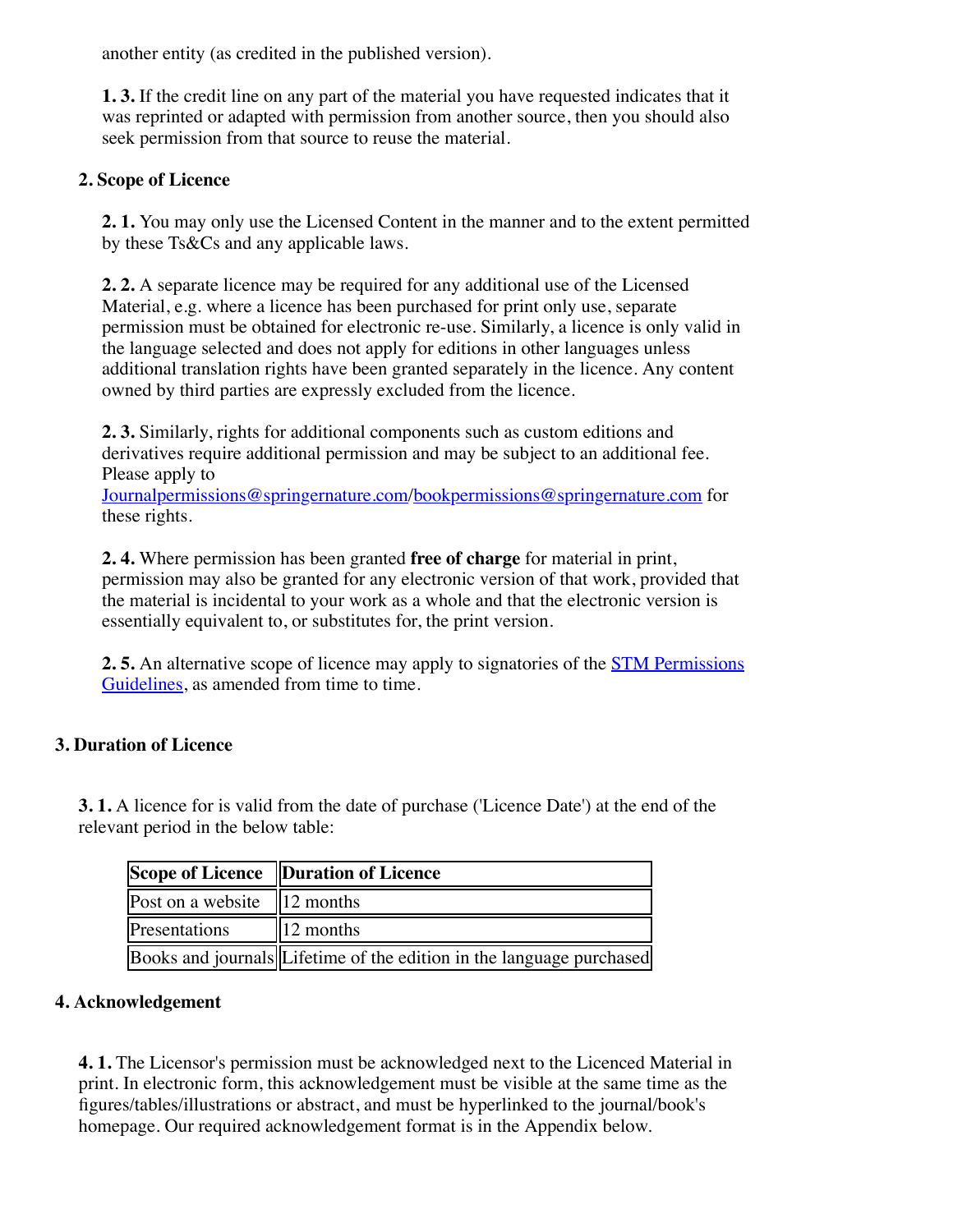**5. 1.** Use of the Licensed Material may be permitted for incidental promotional use and minor editing privileges e.g. minor adaptations of single figures, changes of format, colour and/or style where the adaptation is credited as set out in Appendix 1 below. Any other changes including but not limited to, cropping, adapting, omitting material that affect the meaning, intention or moral rights of the author are strictly prohibited.

**5. 2.** You must not use any Licensed Material as part of any design or trademark.

**5. 3.** Licensed Material may be used in Open Access Publications (OAP) before publication by Springer Nature, but any Licensed Material must be removed from OAP sites prior to final publication.

# **6. Ownership of Rights**

**6. 1.** Licensed Material remains the property of either Licensor or the relevant third party and any rights not explicitly granted herein are expressly reserved.

# **7. Warranty**

IN NO EVENT SHALL LICENSOR BE LIABLE TO YOU OR ANY OTHER PARTY OR ANY OTHER PERSON OR FOR ANY SPECIAL, CONSEQUENTIAL, INCIDENTAL OR INDIRECT DAMAGES, HOWEVER CAUSED, ARISING OUT OF OR IN CONNECTION WITH THE DOWNLOADING, VIEWING OR USE OF THE MATERIALS REGARDLESS OF THE FORM OF ACTION, WHETHER FOR BREACH OF CONTRACT, BREACH OF WARRANTY, TORT, NEGLIGENCE, INFRINGEMENT OR OTHERWISE (INCLUDING, WITHOUT LIMITATION, DAMAGES BASED ON LOSS OF PROFITS, DATA, FILES, USE, BUSINESS OPPORTUNITY OR CLAIMS OF THIRD PARTIES), AND WHETHER OR NOT THE PARTY HAS BEEN ADVISED OF THE POSSIBILITY OF SUCH DAMAGES. THIS LIMITATION SHALL APPLY NOTWITHSTANDING ANY FAILURE OF ESSENTIAL PURPOSE OF ANY LIMITED REMEDY PROVIDED HEREIN.

#### **8. Limitations**

**8. 1.** *BOOKS ONLY:*Where **'reuse in a dissertation/thesis'** has been selected the following terms apply: Print rights of the final author's accepted manuscript (for clarity, NOT the published version) for up to 100 copies, electronic rights for use only on a personal website or institutional repository as defined by the Sherpa guideline [\(www.sherpa.ac.uk/romeo/](http://www.sherpa.ac.uk/romeo/)).

**8. 2.** For content reuse requests that qualify for permission under the **STM Permissions** [Guidelines, which may be updated from time to time, the STM Permissions Guidelines](https://www.stm-assoc.org/2020_09_30_STM_Permission_Guidelines_2020.pdf) supersede the terms and conditions contained in this licence.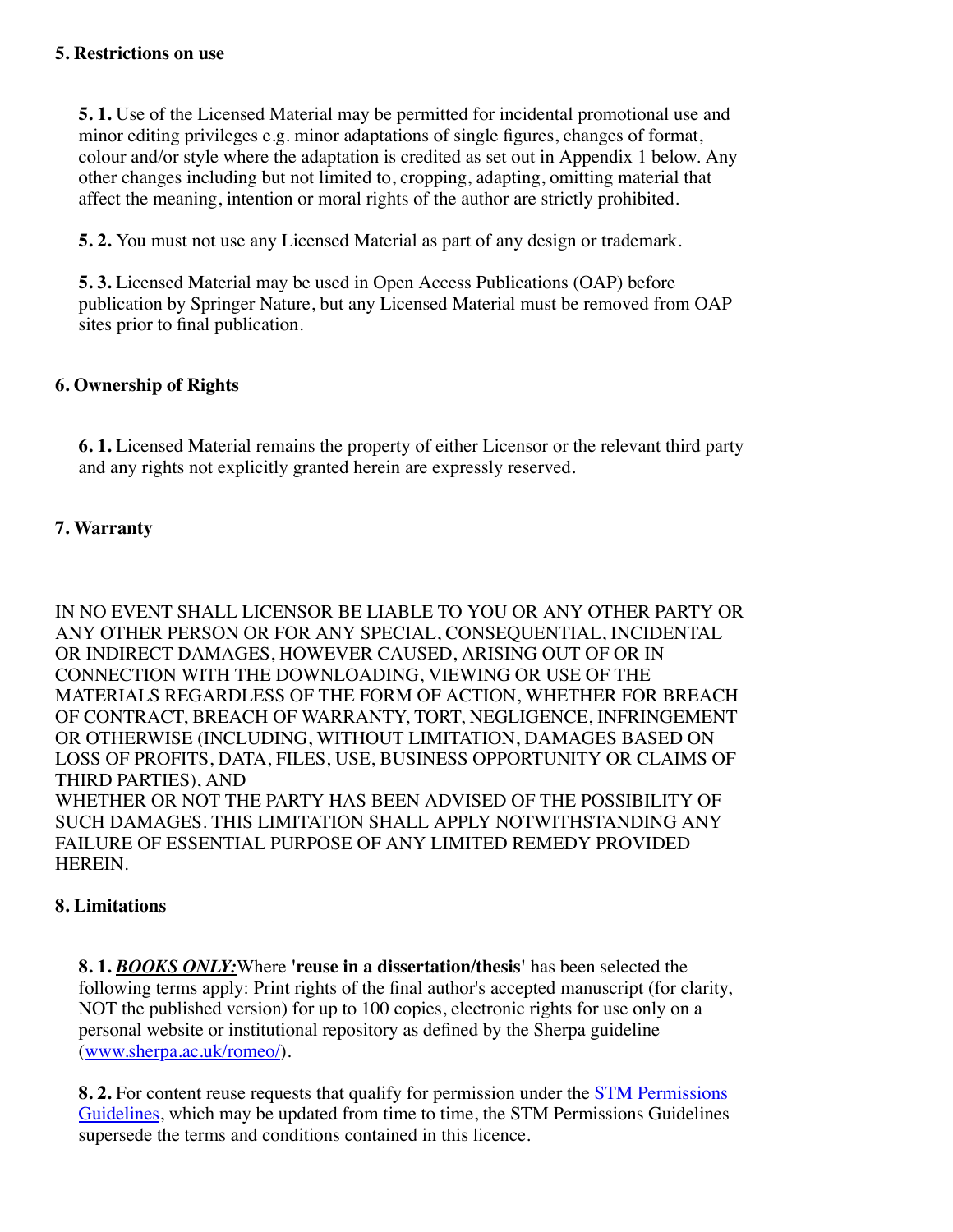### **9. Termination and Cancellation**

**9. 1.** Licences will expire after the period shown in Clause 3 (above).

**9. 2.** Licensee reserves the right to terminate the Licence in the event that payment is not received in full or if there has been a breach of this agreement by you.

#### **Appendix 1 — Acknowledgements:**

### **For Journal Content:**

Reprinted by permission from [**the Licensor**]: [**Journal Publisher** (e.g. Nature/Springer/Palgrave)] [**JOURNAL NAME**] [**REFERENCE CITATION** (Article name, Author(s) Name), [**COPYRIGHT**] (year of publication)

### For **Advance Online Publication papers:**

Reprinted by permission from [**the Licensor**]: [**Journal Publisher** (e.g. Nature/Springer/Palgrave)] [**JOURNAL NAME**] [**REFERENCE CITATION** (Article name, Author(s) Name), [**COPYRIGHT**] (year of publication), advance online publication, day month year (doi: 10.1038/sj.[JOURNAL ACRONYM].)

#### **For Adaptations/Translations:**

Adapted/Translated by permission from [**the Licensor**]: [**Journal Publisher** (e.g. Nature/Springer/Palgrave)] [**JOURNAL NAME**] [**REFERENCE CITATION** (Article name, Author(s) Name), [**COPYRIGHT**] (year of publication)

### **Note: For any republication from the British Journal of Cancer, the following credit line style applies:**

Reprinted/adapted/translated by permission from [**the Licensor**]: on behalf of Cancer Research UK: : [**Journal Publisher** (e.g. Nature/Springer/Palgrave)] [**JOURNAL NAME**] [**REFERENCE CITATION** (Article name, Author(s) Name), [**COPYRIGHT]** (year of publication)

#### For **Advance Online Publication** papers:

Reprinted by permission from The [**the Licensor**]: on behalf of Cancer Research UK: [**Journal Publisher** (e.g. Nature/Springer/Palgrave)] [**JOURNAL NAME**] [**REFERENCE CITATION** (Article name, Author(s) Name), [**COPYRIGHT**] (year of publication), advance online publication, day month year (doi: 10.1038/sj. [JOURNAL ACRONYM])

#### **For Book content:**

Reprinted/adapted by permission from [**the Licensor**]: [**Book Publisher** (e.g. Palgrave Macmillan, Springer etc) [**Book Title**] by [**Book author**(s)] [**COPYRIGHT**] (year of publication)

# **Other Conditions**:

Version 1.3